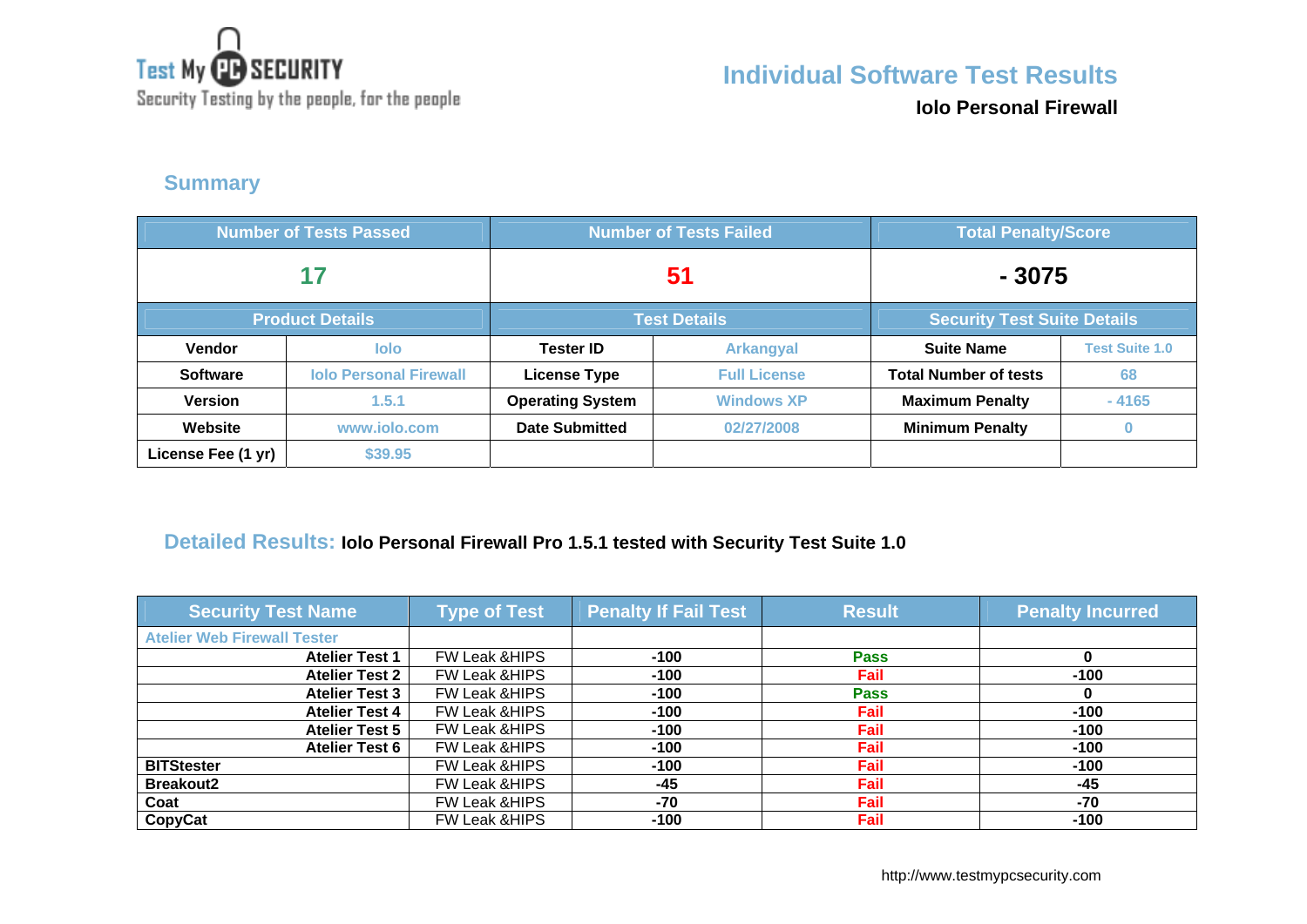

**Individual Software Test Results**

Security Testing by the people, for the people

#### **Iolo Personal Firewall**

| <b>Security Test Name</b>  | <b>Type of Test</b> | <b>Penalty If Fail Test</b> | <b>Result</b> | <b>Penalty Incurred</b> |
|----------------------------|---------------------|-----------------------------|---------------|-------------------------|
| <b>CPIL Suite</b>          |                     |                             |               |                         |
| Test 1                     | FW Leak &HIPS       | $-100$                      | Fail          | $-100$                  |
| $\overline{\text{Test}}$ 2 | FW Leak &HIPS       | $-100$                      | Fail          | $-100$                  |
| Test 3                     | FW Leak & HIPS      | $-100$                      | Fail          | $-100$                  |
| <b>Comodo ICMP</b>         |                     |                             |               |                         |
| <b>ICMP Test 1</b>         | <b>FW Leak Only</b> | $-100$                      | Fail          | $-100$                  |
| <b>ICMP Test 2</b>         | FW Leak Only        | $-100$                      | Fail          | $-100$                  |
| <b>DNStest</b>             | <b>FW Leak Only</b> | $-45$                       | Fail          | $-45$                   |
| <b>DNStester</b>           | FW Leak Only        | $-45$                       | Fail          | $-45$                   |
| <b>Delete Volume</b>       | <b>HIPS Only</b>    | $-45$                       | Fail          | $-45$                   |
| <b>FireHole</b>            | FW Leak & HIPS      | $-100$                      | <b>Pass</b>   | 0                       |
| <b>FPR</b>                 |                     |                             |               |                         |
| and CPIL Test 1            | FW Leak & HIPS      | $-100$                      | <b>Pass</b>   | 0                       |
| and CPIL Test 2            | FW Leak & HIPS      | $-100$                      | <b>Pass</b>   | 0                       |
| and CPIL Test 3            | FW Leak & HIPS      | $-100$                      | <b>Pass</b>   | 0                       |
| and Wallbreaker Test 1     | FW Leak &HIPS       | $-25$                       | <b>Pass</b>   | 0                       |
| and Wallbreaker Test 2     | FW Leak &HIPS       | $-25$                       | <b>Pass</b>   | 0                       |
| and Wallbreaker Test 3     | FW Leak &HIPS       | $-25$                       | <b>Pass</b>   | 0                       |
| and Wallbreaker Test 4     | FW Leak & HIPS      | $-25$                       | <b>Pass</b>   | 0                       |
| and PCFlank                | FW Leak & HIPS      | $-100$                      | <b>Pass</b>   | $\overline{\mathbf{0}}$ |
| <b>Ghost</b>               | FW Leak &HIPS       | $-50$                       | Fail          | $-50$                   |
| Jumper                     | FW Leak & HIPS      | $-100$                      | Fail          | $-100$                  |
| Keylogtest                 | <b>HIPS Only</b>    | $-100$                      | <b>Pass</b>   | 0                       |
| <b>KiLL</b>                | <b>HIPS Only</b>    | $-45$                       | <b>Pass</b>   | 0                       |
| LeakTest v 1.2             | FW Leak Only        | $-100$                      | <b>Pass</b>   | $\mathbf 0$             |
| Osfwbypass                 | FW Leak & HIPS      | $-100$                      | Fail          | $-100$                  |
| <b>PCFlank</b>             | FW Leak & HIPS      | $-100$                      | Fail          | $-100$                  |
| Runner                     | FW Leak & HIPS      | $-100$                      | Fail          | $-100$                  |
| <b>Spycar Suite</b>        |                     |                             |               |                         |
| <b>HKCU_Run.exe</b>        | <b>HIPS Only</b>    | $-10$                       | Fail          | $-10$                   |
| HKCU_RunOnce.exe           | <b>HIPS Only</b>    | $-10$                       | Fail          | $-10$                   |
| HKCU_RunOnceEx.exe         | <b>HIPS Only</b>    | $-10$                       | Fail          | $-10$                   |
| <b>HKLM Run.exe</b>        | <b>HIPS Only</b>    | $-10$                       | Fail          | $-10$                   |
| HKLM_RunOnce.exe           | <b>HIPS Only</b>    | $-10$                       | Fail          | $-10$                   |
| HKLM_RunOnceEx.exe         | <b>HIPS Only</b>    | $-10$                       | Fail          | $-10$                   |
| IE-HomepageLock.exe        | <b>HIPS Only</b>    | $-10$                       | Fail          | $-10$                   |
| IE-KillAdvancedTab.exe     | <b>HIPS Only</b>    | $-10$                       | Fail          | $-10$                   |